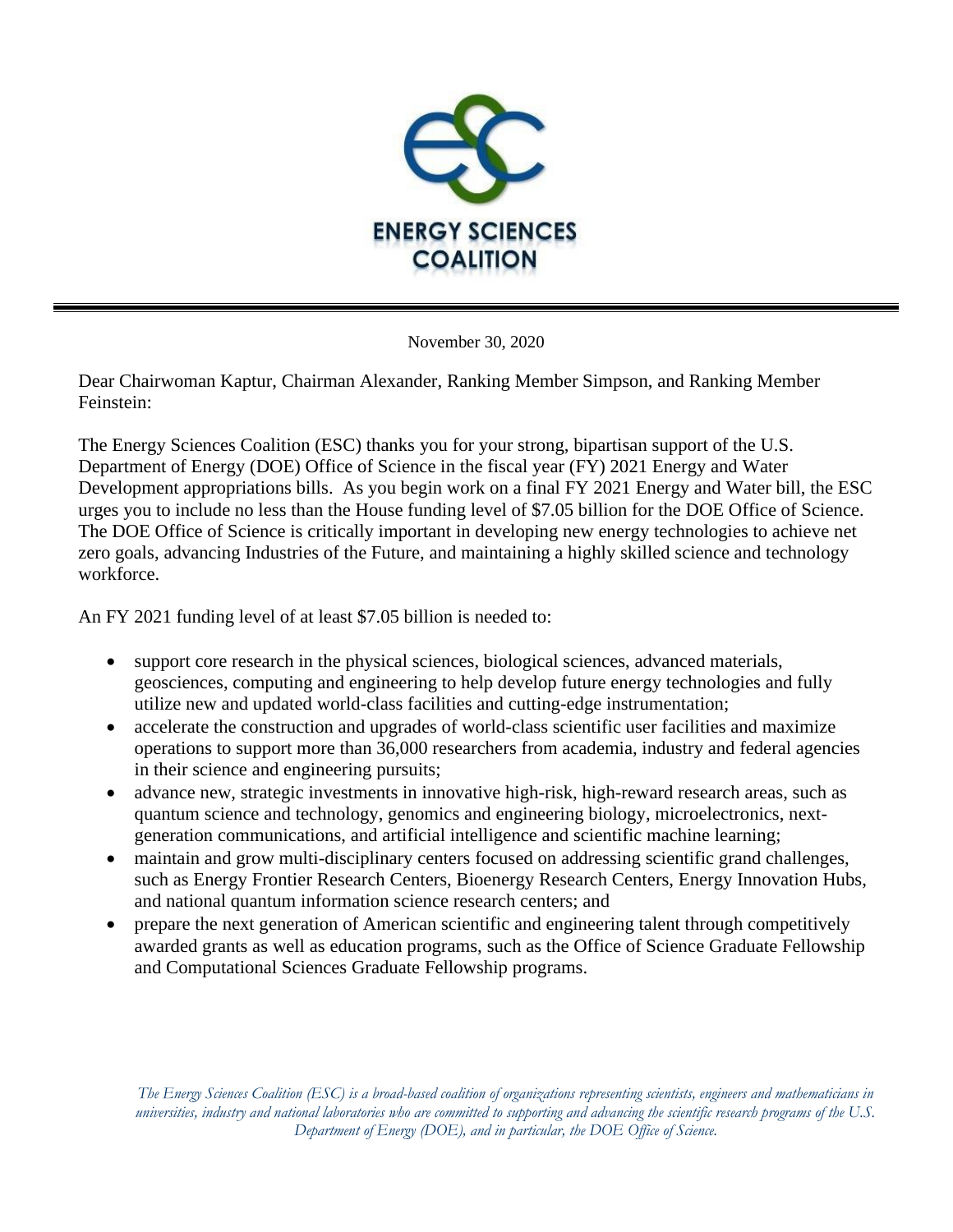For these reasons, we urge you to provide no less than \$7.05 billion for the DOE Office of Science in FY 2021. The United States must maintain leadership in science, technology and innovation and the Office of Science plays a pivotal and leading role in addressing this country's energy, national security, and environmental challenges.

Sincerely,

Christopher Carter Leland Cogliani Co-chair Co-chair 610-216-5656 202-289-7475

[ccc317@lehigh.edu](mailto:ccc317@lehigh.edu) [Leland@lewis-burke.com](mailto:Leland@lewis-burke.com)